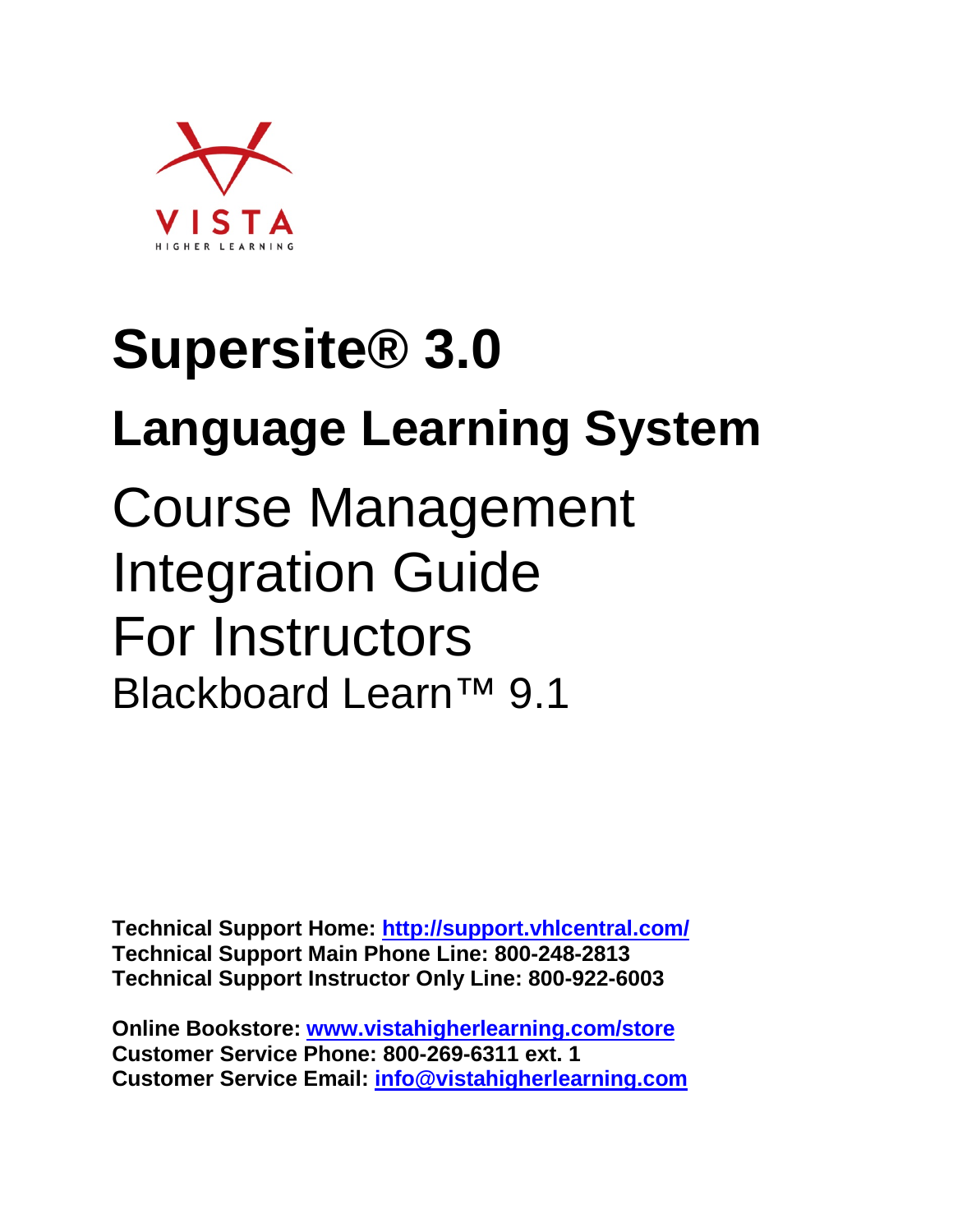#### **Trademark and License Information**

#### **Copyright © and ® 2014 Vista Higher Learning**

All rights reserved. No part of this publication may be reproduced without the prior written permission of the publisher. Published in the United States of America.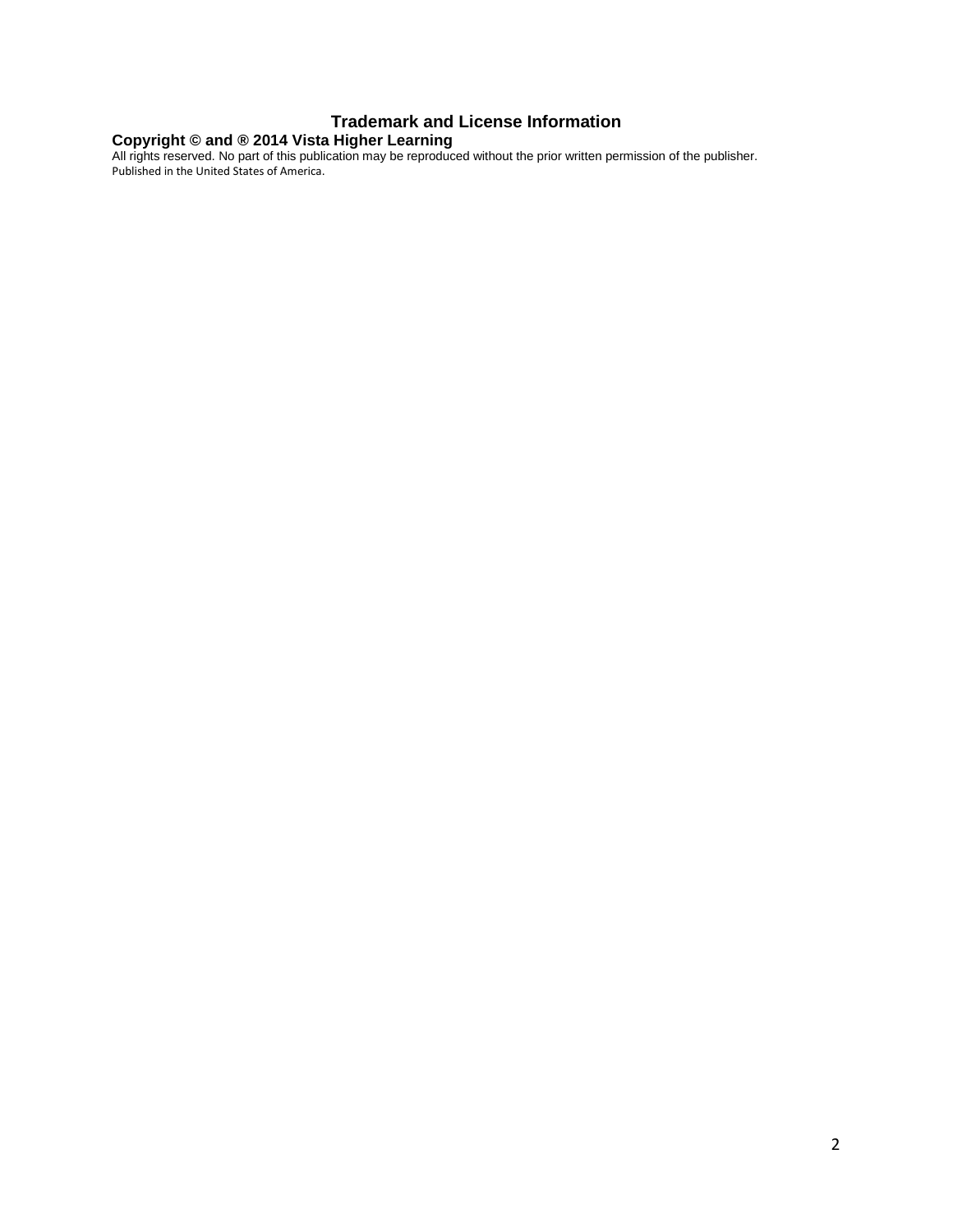# **Contents**

| Step 2: Synch Your VHL Central Account Login to Your Blackboard Account 6        |  |
|----------------------------------------------------------------------------------|--|
| Step 3: Add a Link to Your Vista Higher Learning Course in Your Blackboard Learn |  |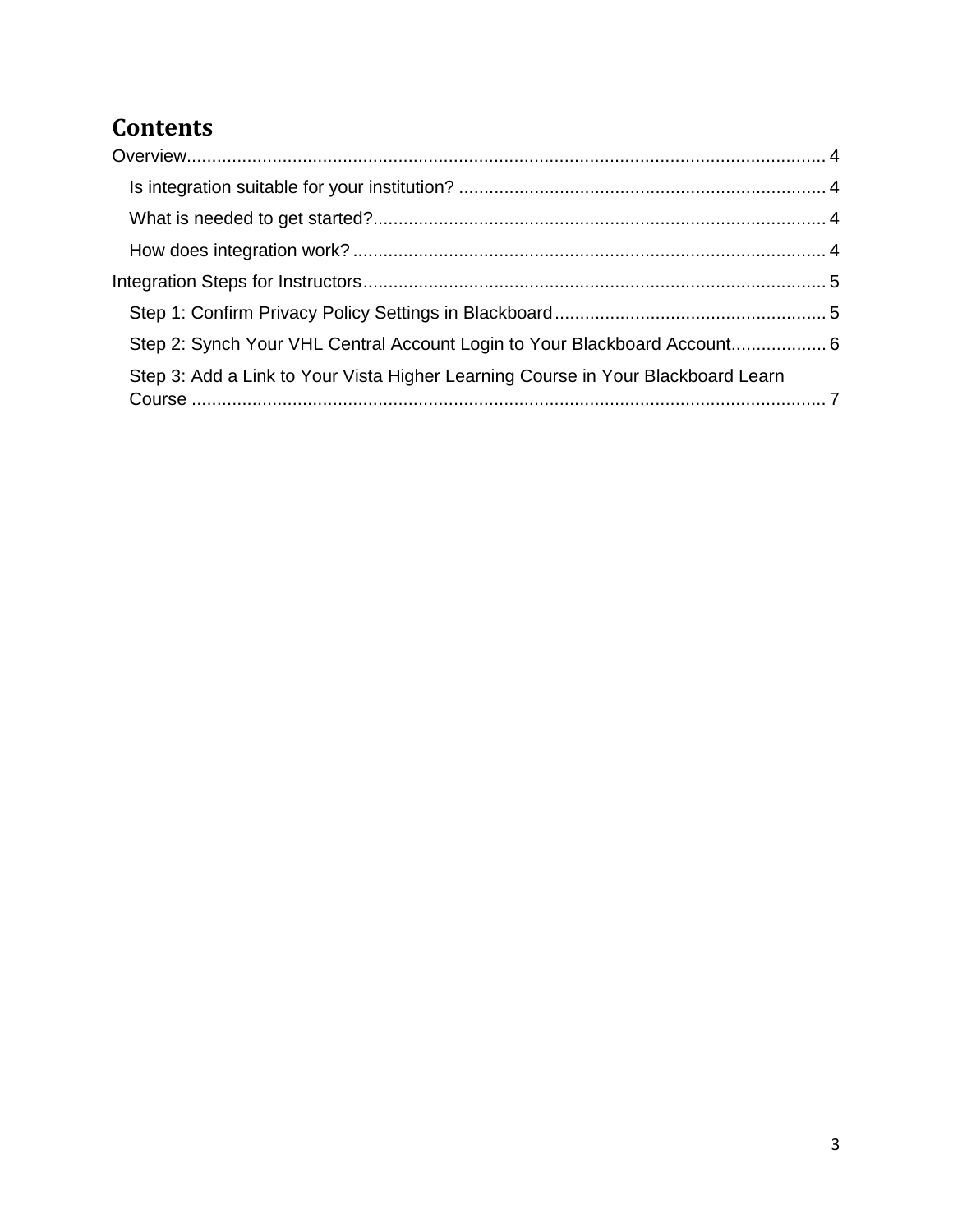## <span id="page-3-0"></span>**Overview**

The Supersite 3.0 Course Management Integration for Blackboard Learn<sup>™</sup> 9.[1](#page-3-4)<sup>1</sup> allows:

- For a one-to-one relationship between your Supersite 3.0 and your Blackboard course rosters.
- You to get to your VHL Central account from Blackboard via one login.
- Students to get to their Supersite assignments from Blackboard via one login.

#### <span id="page-3-1"></span>**Is integration suitable for your institution?**

This level of integration may not be appropriate for all institutions, because it requires commitment on part of both the instructors teaching the course and the institution's IT support staff or Blackboard Administrator to set up and maintain the integration. The purpose of this document is to help you decide whether the benefits outweigh the work required to successfully setup and maintain the integration.

#### <span id="page-3-2"></span>**What is needed to get started?**

- Your school must have an installation of Blackboard Learn™ 9.1 SP10 or higher.
- Blackboard Learn's Cloud Connection<sup>[2](#page-3-5)</sup> must be enabled and Vista Higher Learning must be configured and activated as a partner. Contact your institution's Blackboard Administrator or Information Technology staff to assist with this step of the integration. You can provide your Blackboard Administrator with documentation to [assist with the setup.](https://vistahigherlearning.zendesk.com/hc/en-us/articles/215697977)
- Your instructor account for your text's Supersite should have a corresponding course and section for each Blackboard Learn™ course and section you wish to integrate.
- Each of your students will need an account on your school's Blackboard server and an active VHL Central account with sufficient  $access<sup>3</sup>$  $access<sup>3</sup>$  $access<sup>3</sup>$  for your book's Supersite 3.0 course.

#### <span id="page-3-3"></span>**How does integration work?**

After you have set up courses in both platforms and your Blackboard Administrator has completed set-up within Blackboard, as an instructor you will complete the three-step process outlined in the following pages in order to:

- associate your VHL Central account with your Blackboard account, so whenever you login to Blackboard, you will also be logged into your VHL Central account.
- link your Supersite courses to your Blackboard courses.

<span id="page-3-4"></span> $1$  SP10 or higher.

<span id="page-3-5"></span> $2$  Cloud Services are available with SP10 and above.

<span id="page-3-6"></span><sup>&</sup>lt;sup>3</sup> Students are required to have Supersite Plus access privileges to the book's Supersite.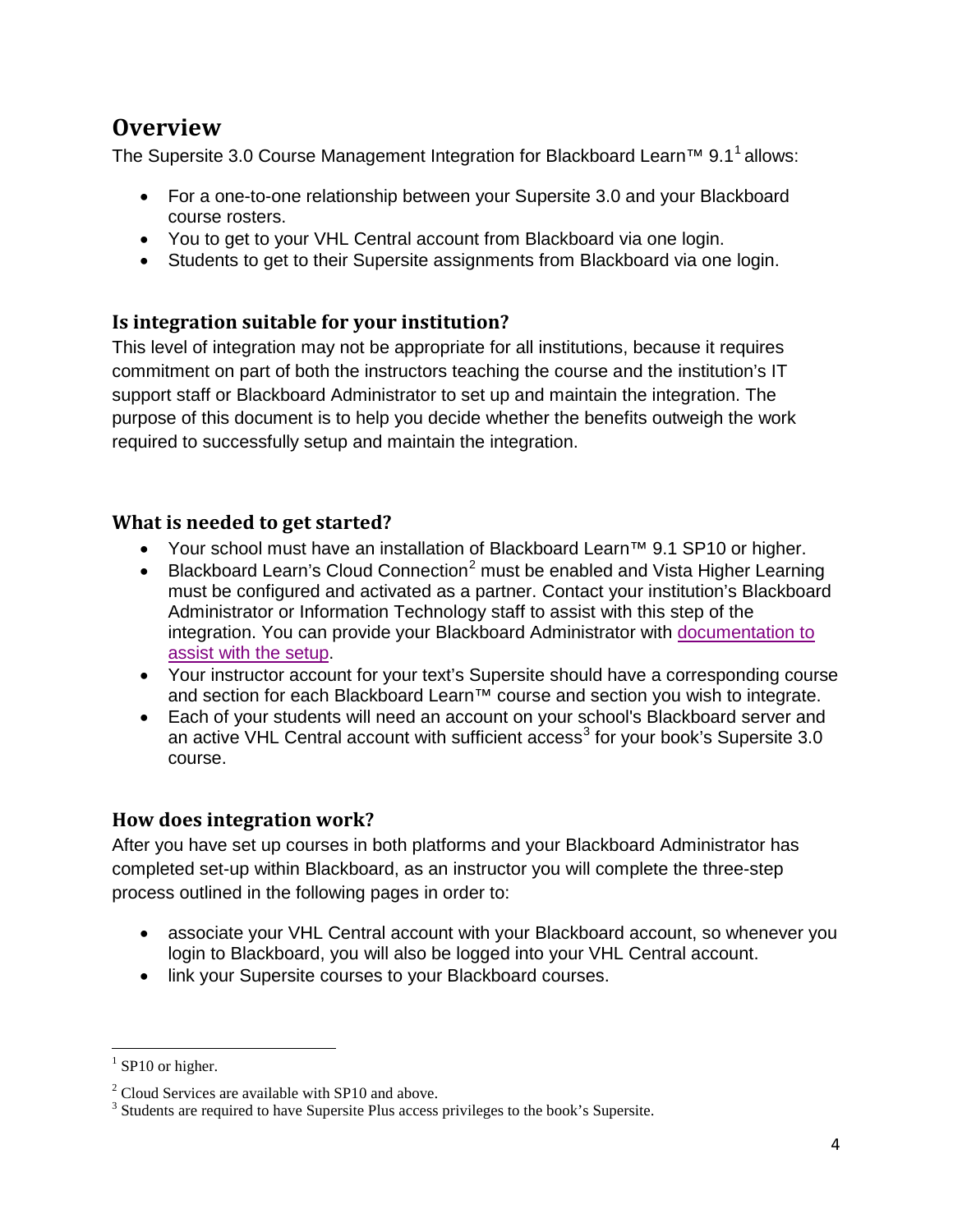## <span id="page-4-0"></span>**Integration Steps for Instructors**

#### <span id="page-4-1"></span>**Step 1: Confirm Privacy Policy Settings in Blackboard**

- 1. Log into your Blackboard account.
- 2. Using the Courses menu, go to the Blackboard Learn Content area in which you wish to link your Vista Higher Learning course.
- 3. Select Publisher Content, then select Commercial Content.

In some versions of Blackboard Learn, the Publisher Content option is named Partner Content. !



4. From the Commercial Content page, select Vista Higher Learning (click on the logo). Blackboard Learn's Cloud Connection must be enabled and Vista Higher Learning must be configured and activated as a partner by your Blackboard Administrator. !

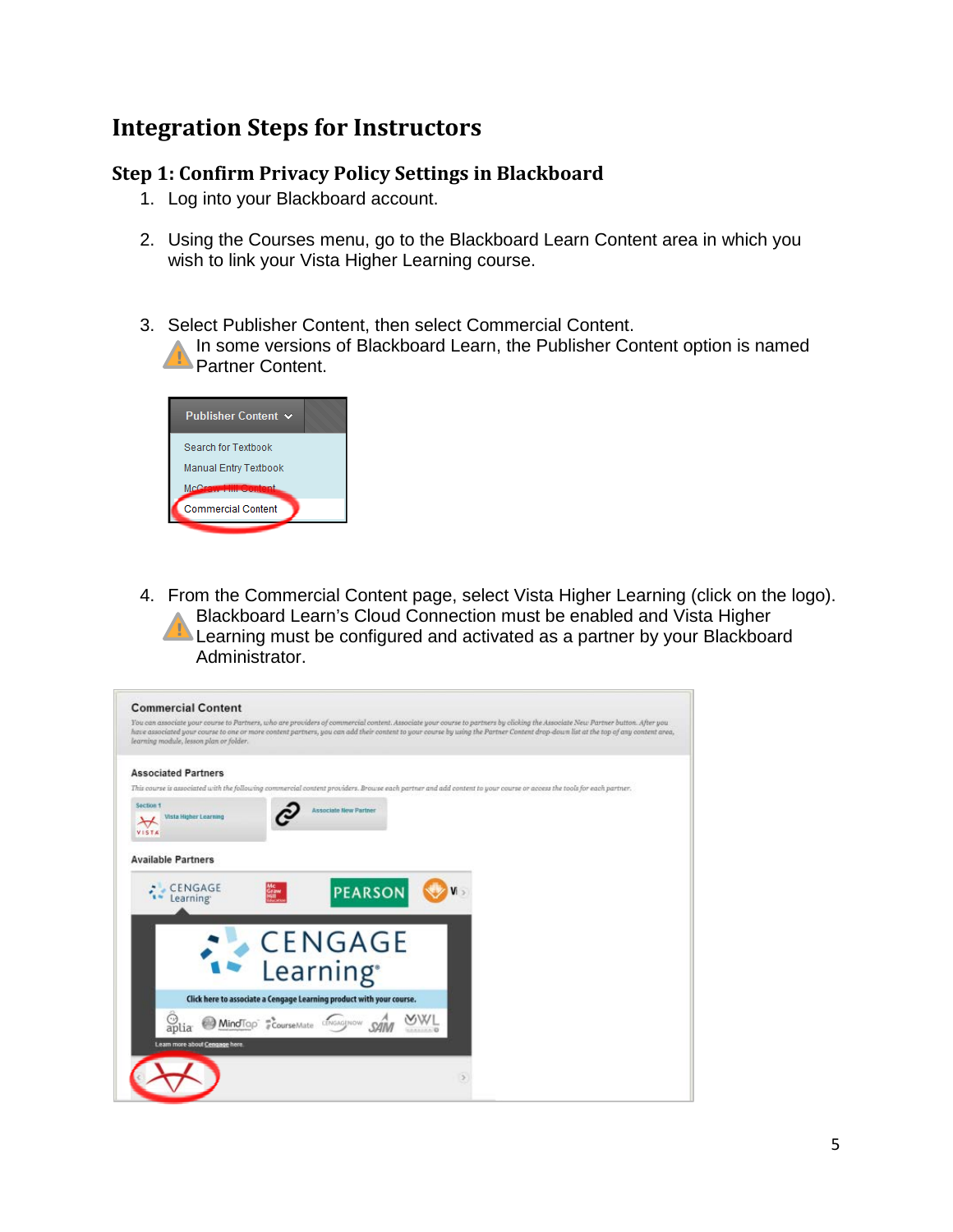5. On the privacy policy settings page, adjust the settings as needed.

| Content > Vista Higher Learning                                                                                                                                                  |
|----------------------------------------------------------------------------------------------------------------------------------------------------------------------------------|
| <b>Vista Higher Learning</b><br>Launch page                                                                                                                                      |
|                                                                                                                                                                                  |
| 1. User Privacy Information                                                                                                                                                      |
| Prior to accessing the vista Higher Learning system, please review the following user privacy information.                                                                       |
| If you agree to share your user information, the following will be shared with the Vista Higher Learning system:                                                                 |
| - First name<br>- Last name<br>- Ernail address                                                                                                                                  |
| If you do not agree, you will be prompted to fill in the user information manually in the partner application. Click Cancel to decline and return to viewing Blackboard content. |
| For more details, view the Vista Higher Learning Privacy Policy.                                                                                                                 |
| I agree to share my user information with the Vista Higher Learning system.<br>1 do not agree to share my user information with the Vista Higher Learning system.                |
| 2. Acknowledgment                                                                                                                                                                |
| You are now leaving Bb. Safe travels.                                                                                                                                            |
| Do not show me this message again.                                                                                                                                               |
| 3. Launch                                                                                                                                                                        |
| Click Launch to launch. Click Cancel to quit.                                                                                                                                    |

6. Click Launch.

| <b>STATISTICS</b><br>$[$ ancel | 17.<br><b>TIME</b><br>٠ |
|--------------------------------|-------------------------|
|--------------------------------|-------------------------|

#### <span id="page-5-0"></span>**Step 2: Synch Your VHL Central Account Login to Your Blackboard Account**

1. After completing Step 1 (selecting Vista Higher Learning as a partner and accepting the privacy policy settings), you will be directed to a VHL Central login page. Enter your VHL Central instructor account username and password.

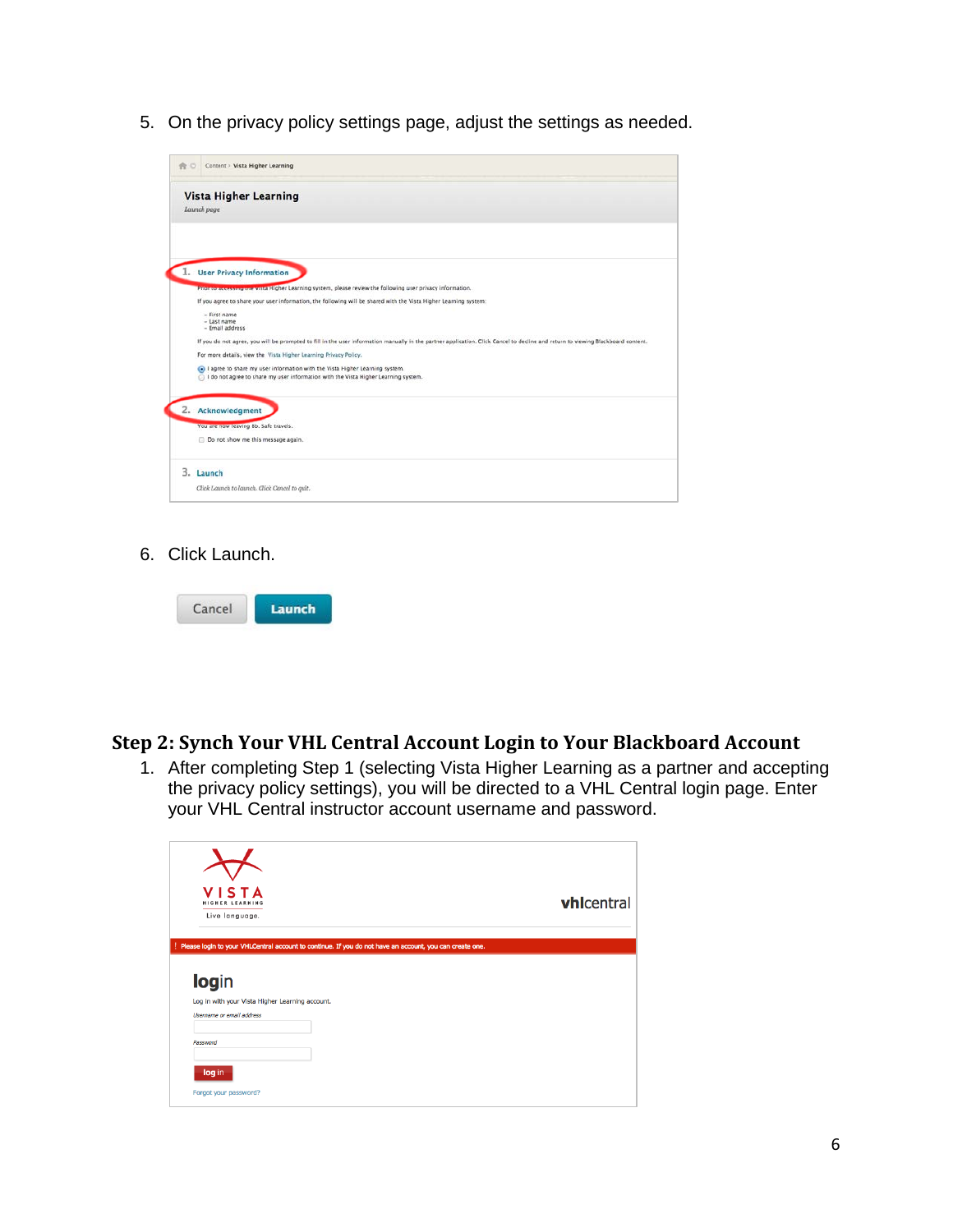If you do not yet have an instructor account with the proper book access, please contact your Vista Higher Learning Modern Language Specialist (MLS). Find your MLS at<http://vistahigherlearning.com/contact/contact-a-rep/> !

2. Click login.



In future visits to Blackboard Learn, you will not have to log into your VHL Central account. !

# <span id="page-6-0"></span>**Step 3: Add a Link to Your Vista Higher Learning Course in Your Blackboard**

#### **Learn Course**

1. After completing Step 2 (synching your VHL Central login to your Blackboard account login), on the Course Connector page select the course section for the Vista Higher Learning textbook that you want linked to your Blackboard Learn course.

Only courses set at the Supersite Plus access level are available for integration. !

| return to Blackboard                                                       |                                                                                                                             | Shanon Nitzsche *<br>Help *<br>Log out<br>Home  |
|----------------------------------------------------------------------------|-----------------------------------------------------------------------------------------------------------------------------|-------------------------------------------------|
| <b>VISTA</b><br>Live language.                                             |                                                                                                                             | vhicentral                                      |
| <b>CourseConnector</b><br>Please select your school: add a school<br>VHL : |                                                                                                                             | Don't see your Program listed?<br>Redeem a Code |
|                                                                            | AP* SPANISH LANGUAGE AND CULTURE EXAM PREPARATION<br>add a course.<br>Spanish 101 add a section<br>◯ Section 1<br>Section 2 |                                                 |
|                                                                            | <b>TEMAS</b><br>add a course<br>Spanish 101 add a section<br>Section 1<br>○ Section 2                                       |                                                 |

2. Click ok.